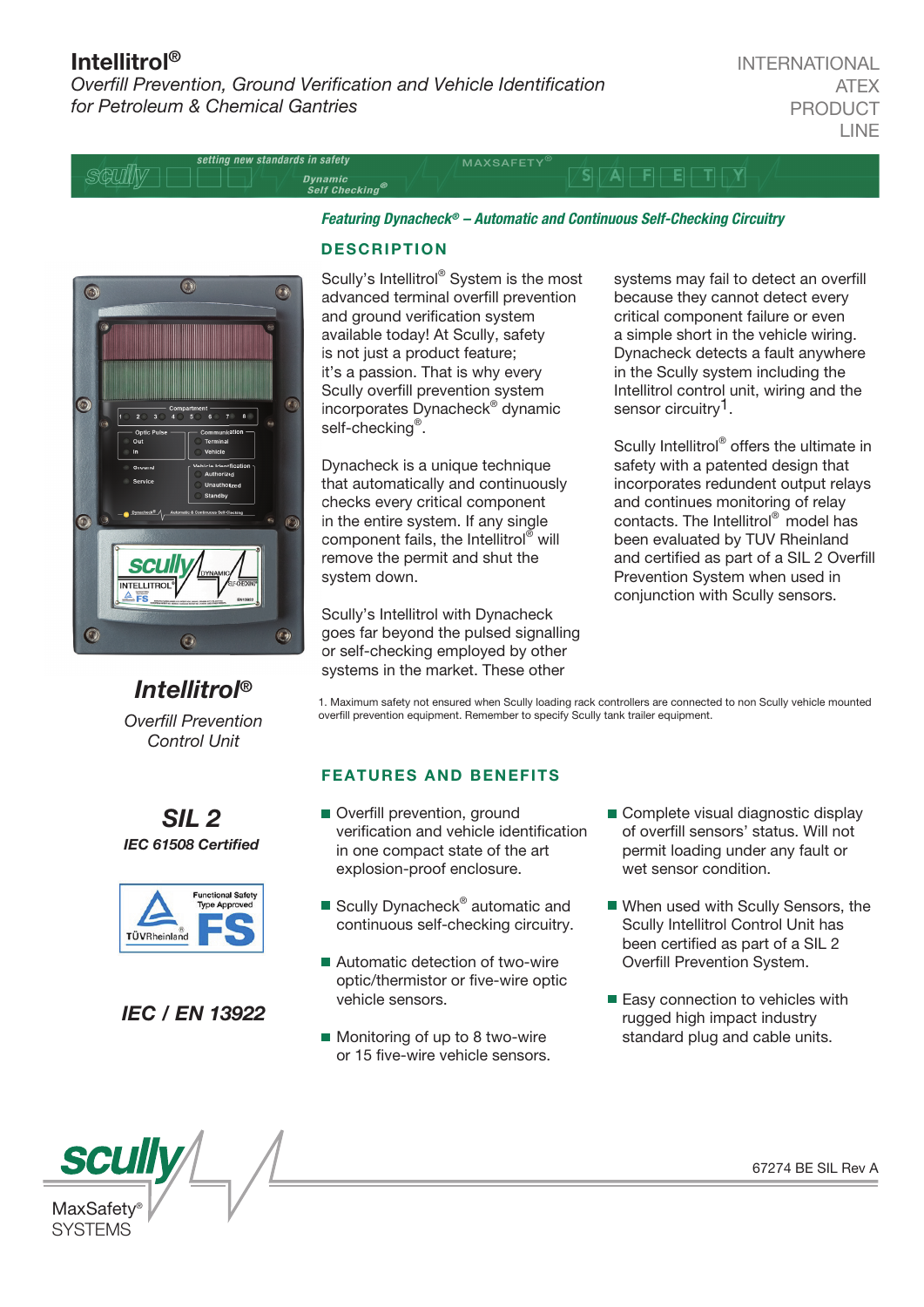# Intellitrol®

### TECHNICAL SPECIFICATIONS

| <b>Temperature Range:</b>                    |                                                                                                                                                                                                                                                                                                                                                                                                                                                                                                                                                                                                                                                                                           |
|----------------------------------------------|-------------------------------------------------------------------------------------------------------------------------------------------------------------------------------------------------------------------------------------------------------------------------------------------------------------------------------------------------------------------------------------------------------------------------------------------------------------------------------------------------------------------------------------------------------------------------------------------------------------------------------------------------------------------------------------------|
| <b>Operating</b><br><b>Storage</b>           | ICC Models: -40 $\degree$ to +50 $\degree$ C (-40 $\degree$ to +122 $\degree$ F)<br>$-45^{\circ}$ to $+85^{\circ}$ C (-50° to $+185^{\circ}$ F)                                                                                                                                                                                                                                                                                                                                                                                                                                                                                                                                           |
| <b>Power</b><br><b>Requirements:</b>         | 100 - 130 VAC (120 VAC Setting) or 200 - 250 VAC (240 VAC Setting)<br>50/60 Hz, 30 watts maximum                                                                                                                                                                                                                                                                                                                                                                                                                                                                                                                                                                                          |
| <b>Enclosure:</b>                            | Explosion-proof weathertight housing with powder coated corrosion resistant finish.<br>Weathertight rating: Type 4X and IP 65.                                                                                                                                                                                                                                                                                                                                                                                                                                                                                                                                                            |
| <b>Sensor Inputs:</b>                        | Up to 8 Scully two-wire optic/thermistor sensors (6 or 8 channels) or 15 five-wire optic<br>sensors (maximum). Automatic detection of two-wire vs. five-wire sensors.<br>3-wire high-temperature thermistor sensors is not supported.                                                                                                                                                                                                                                                                                                                                                                                                                                                     |
| <b>Ground Verification</b><br>Inputs:        | When configured for Ground Bolt detection, a Scully Ground Bolt connected to pin<br>number 9 of the overfill prevention system socket(s) and installed onto the vehicle<br>frame per Scully installation instructions (No.61081) is needed to satisfy this input.<br>When configured for Resistive Ground detection, all vehicles must be wired with<br>socket pin number 9 and 10 connected to separate points on the vehicle chassis.                                                                                                                                                                                                                                                   |
| <b>Dead Man Input:</b>                       | An intrinsically safe input is provided for an optional dead man switch.                                                                                                                                                                                                                                                                                                                                                                                                                                                                                                                                                                                                                  |
| <b>Outputs:</b><br>Main<br><b>Permissive</b> | Two independent outputs are provided as follows:                                                                                                                                                                                                                                                                                                                                                                                                                                                                                                                                                                                                                                          |
| Output:                                      | A Form-A ("normally open") AC relay output with "monitored redundant contacts".<br>This output closes when all overfill prevention sensors are dry and functional, a proper<br>ground connection, and/or vehicle <i>I.D.</i> (optional), and/or deadman (optional) is<br>established. This output is an AC control output and must only be used with AC voltage.<br>This output should be used for product flow shutdown capability and is rated at 250<br>VAC, 5 amps resistive.                                                                                                                                                                                                         |
| Main Form-C,<br><b>Volt-Free</b>             |                                                                                                                                                                                                                                                                                                                                                                                                                                                                                                                                                                                                                                                                                           |
| <b>Output Relay:</b>                         | A Form-C ("normally open" and "normally closed") volt-free redundant relay output<br>contact. These output contacts reverse state ("normally open" closes and "normally<br>closed" opens) when all overfill prevention sensors are dry and functional, and a proper<br>ground connection, and/or deadman (optional), and/or vehicle I.D. is established. If a<br>volt-free relay output contact is needed, the "normally open" relay output contact may<br>be used for product flow shut down. The "normally closed" relay output contact is<br>intended for any additional non-critical output status reporting functions. This Form-C<br>contact is rated at 250 VAC, 5 amps resistive. |
| <b>Response Time:</b>                        | 450 milliseconds maximum after wet sensor or fault condition.                                                                                                                                                                                                                                                                                                                                                                                                                                                                                                                                                                                                                             |
| <b>Communications</b><br>Port:               | The communications port is a half-duplex, RS-485 multi-drop communications port,<br>utilizing Modbus™ RTU (straight binary) communications protocol at 1200, 2400, 4800,<br>9600 or 19200 baud rate; 8 bits; even, odd or no parity.                                                                                                                                                                                                                                                                                                                                                                                                                                                      |
| <b>Approvals:</b>                            | ICC Models: ATEX approvals, Ex d ia IIB T4; IP 65.                                                                                                                                                                                                                                                                                                                                                                                                                                                                                                                                                                                                                                        |
| <b>Dimensions:</b>                           | Refer to diagram                                                                                                                                                                                                                                                                                                                                                                                                                                                                                                                                                                                                                                                                          |
| <b>Shipping Weight:</b>                      | 14.1 kg. (31 lbs.)                                                                                                                                                                                                                                                                                                                                                                                                                                                                                                                                                                                                                                                                        |

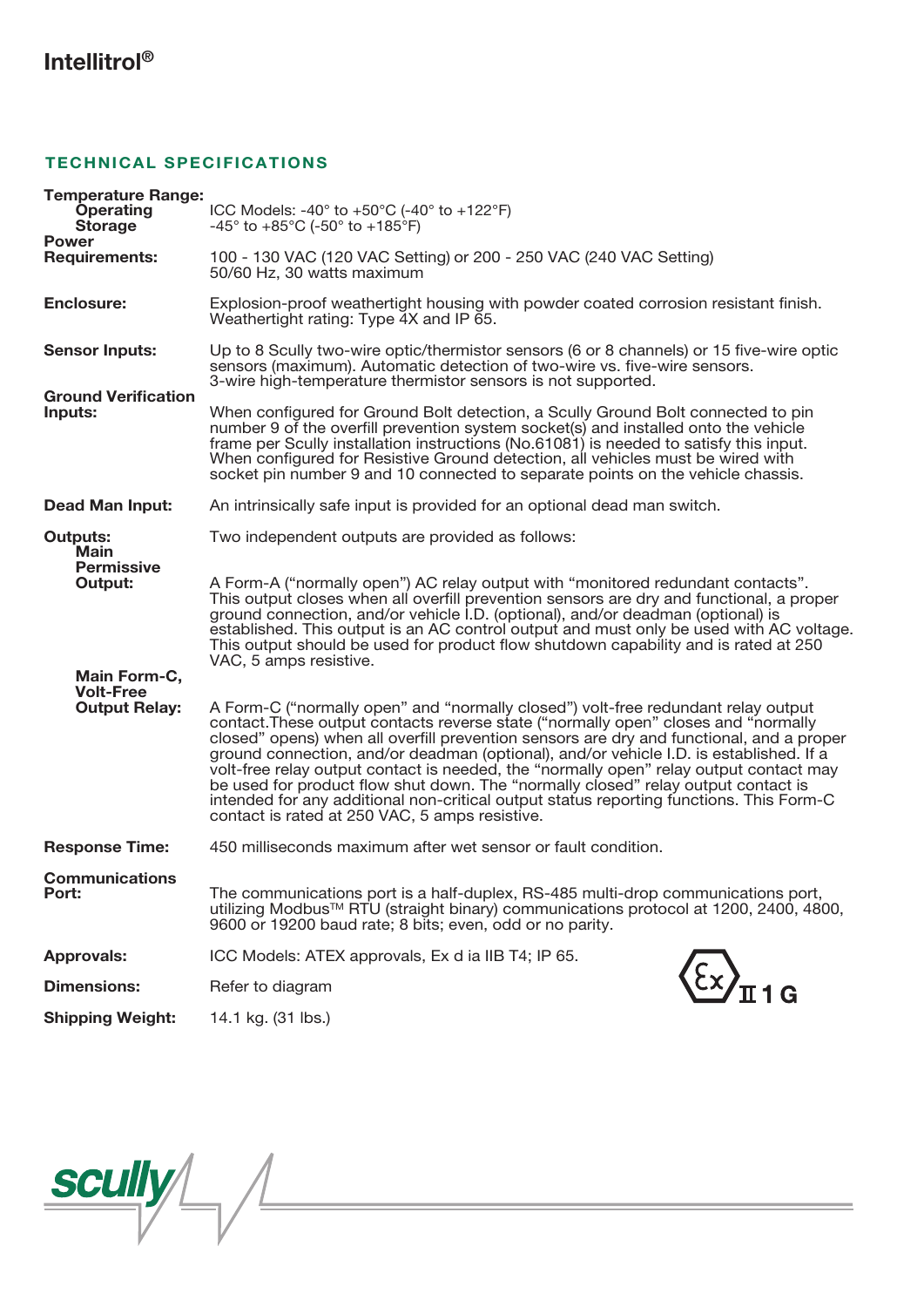